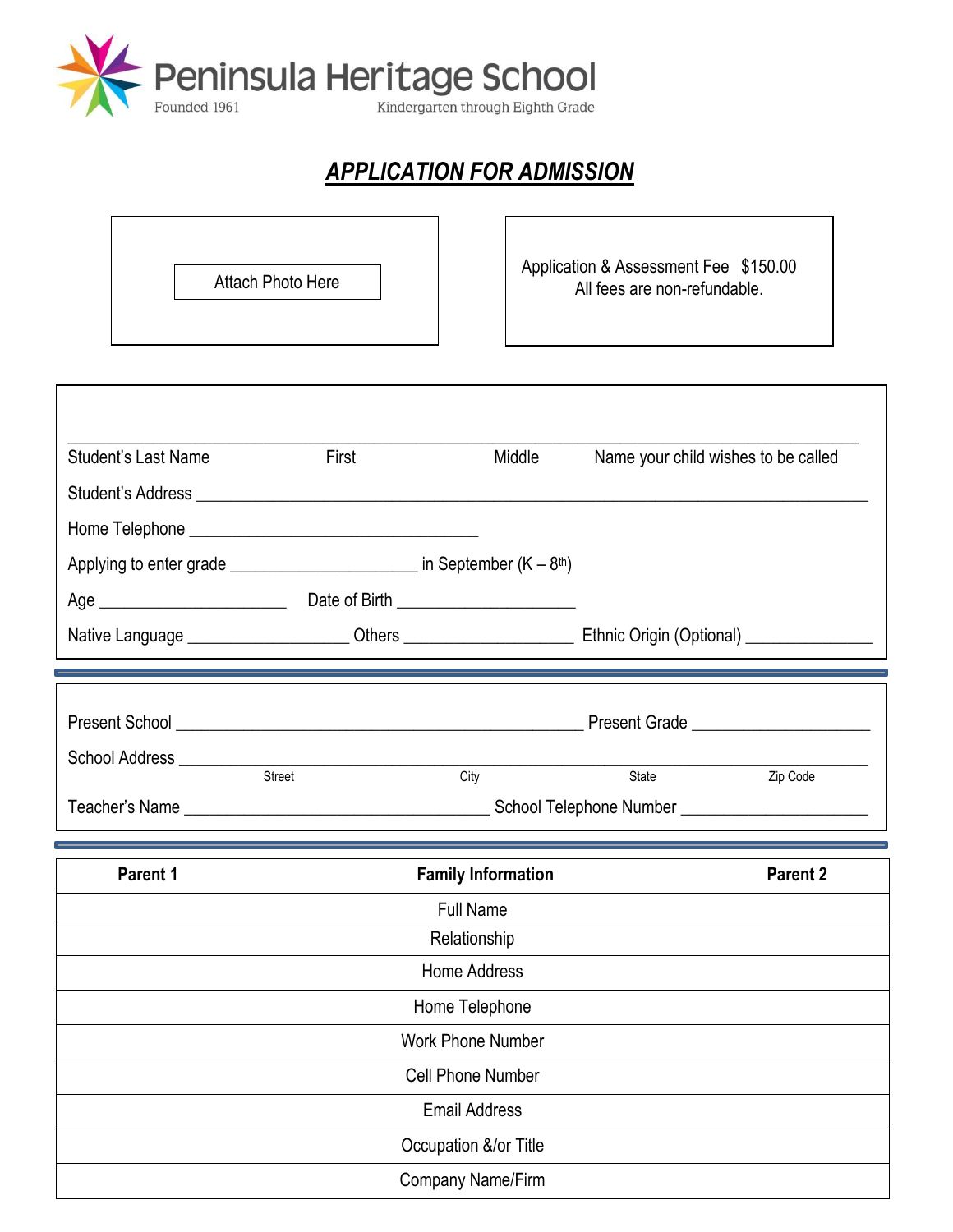| Parents are: _____ Married _____ Separated _____ Divorced                                                  |     |  |                       |  |  |
|------------------------------------------------------------------------------------------------------------|-----|--|-----------------------|--|--|
| If parents are separated or divorced, who has custody: ___ Joint ___ Mother only ___ Father only ___ Other |     |  |                       |  |  |
| Applicant lives with: Both Parents All Mother only All Father only All Guardian All Other                  |     |  |                       |  |  |
| List brothers and sisters of applicant:                                                                    |     |  |                       |  |  |
| Name                                                                                                       | Age |  | <b>Present School</b> |  |  |
|                                                                                                            |     |  |                       |  |  |
|                                                                                                            |     |  |                       |  |  |
|                                                                                                            |     |  |                       |  |  |

## **Student Information**

1. Please describe your child - his/her personality, interests and extracurricular activities. What do you see as your child's particular strengths and challenges:

2. How would you assess your child's learning or school experiences to date? How would you describe your child's interactions with peers and with adults?